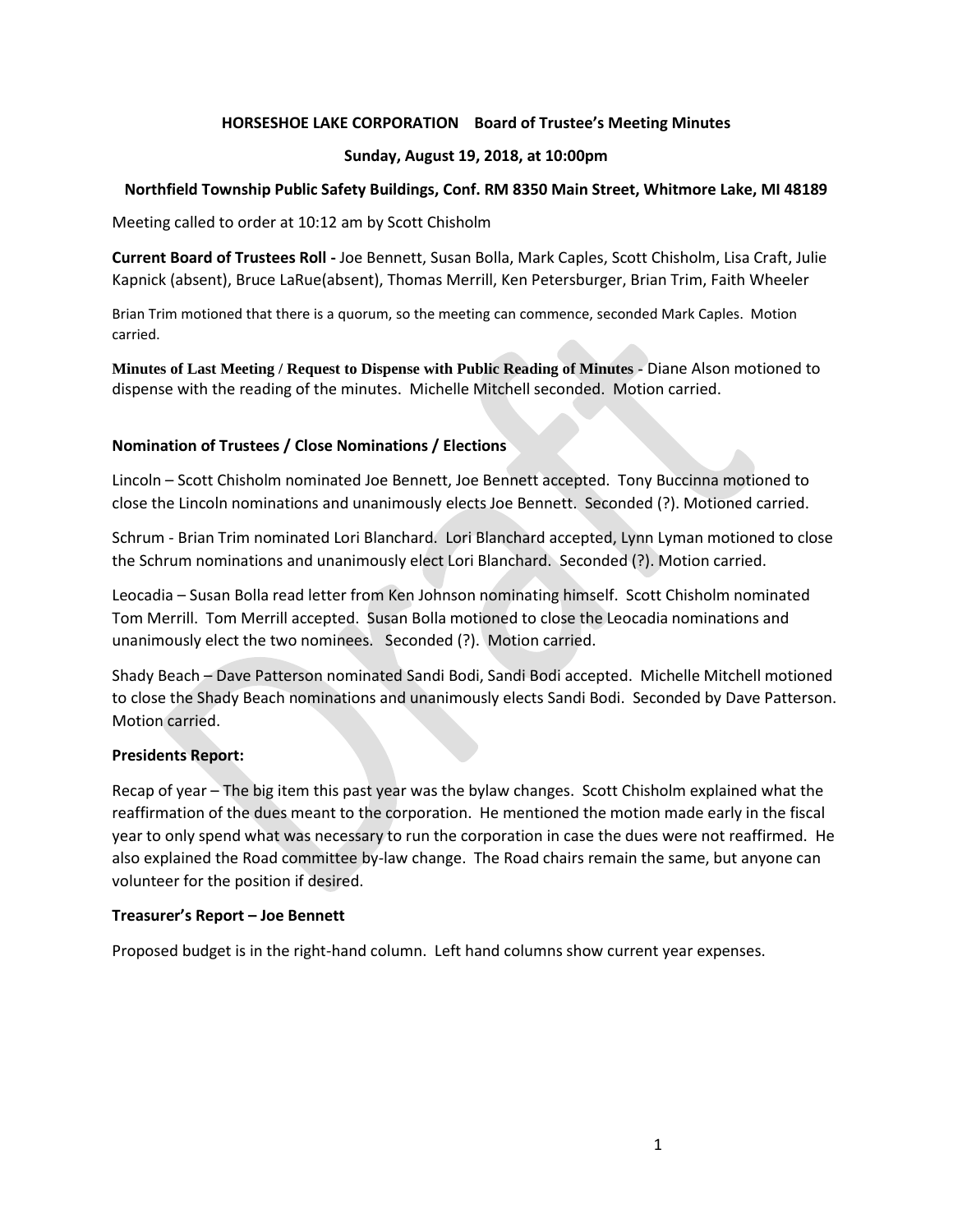| <b>Horseshoe Lake Corporation</b><br>Treasurer's Report: 8/19/2018 |                               |                                   |                                  |  |
|--------------------------------------------------------------------|-------------------------------|-----------------------------------|----------------------------------|--|
|                                                                    | <b>HLC</b><br><b>Checking</b> | <b>HLC Money</b><br><b>Market</b> | FY2019 Proposed<br><b>Budget</b> |  |
| Beginning Balance 10/1/2017                                        | \$5,817.60                    | \$43,958.43                       | \$5,817.60                       |  |
| <b>INCOME</b>                                                      |                               |                                   |                                  |  |
| Dues                                                               | \$16,778.86                   | \$20,286.43                       | \$17,000.00                      |  |
| <b>Weed Assessments</b>                                            | \$4,992.29                    | \$23,672.00                       | \$9,000.00                       |  |
| Road (Passthrough)                                                 | \$16,819.51                   |                                   | \$20,000.00                      |  |
| Miscellaneous                                                      | \$30.00                       |                                   | \$50.00                          |  |
| Gate Keys                                                          | \$820.00                      |                                   | \$300.00                         |  |
| Interest                                                           | \$0.00                        | \$33.76                           | \$35.00                          |  |
| <b>Total Income</b>                                                | \$39,440.66                   | \$43,992.19                       | \$46,385.00                      |  |
| <b>EXPENSES</b>                                                    |                               |                                   |                                  |  |
| Legal                                                              | (\$1,250.50)                  |                                   | (\$1,500.00)                     |  |
| Landscaping                                                        | (\$1,888.00)                  |                                   | (\$2,500.00)                     |  |
| Telephone                                                          | (\$190.30)                    |                                   | (\$225.00)                       |  |
| Book Keeper                                                        | (\$166.77)                    |                                   | \$0.00                           |  |
| Electric                                                           | (\$347.50)                    |                                   | (\$500.00)                       |  |
| Road Dues                                                          | (\$16,819.51)                 |                                   | (\$20,000.00)                    |  |
| <b>HLC Money Market</b>                                            | (\$2,250.00)                  | \$2,250.00                        | (\$2,500.00)                     |  |
| <b>HLC</b> Insurance                                               | (\$2,026.00)                  |                                   | (\$2,200.00)                     |  |
| Gate Keys                                                          | (\$1,308.50)                  |                                   | (\$50.00)                        |  |
| PO Box                                                             | (\$52.00)                     |                                   | (\$55.00)                        |  |
| Northfield Property Taxes                                          | (\$280.22)                    |                                   | (\$300.00)                       |  |
| <b>Tree Service</b>                                                | (\$600.00)                    |                                   | (\$750.00)                       |  |
| Clerk Expenses (Postage, Office Supplies)                          | (\$1,143.82)                  |                                   | (\$1,200.00)                     |  |
| Clerk Fee                                                          | \$0.00                        |                                   | (\$1,500.00)                     |  |
| Flowers                                                            | (\$200.00)                    |                                   | (\$200.00)                       |  |
| <b>President Expenses</b>                                          | (\$180.26)                    |                                   | (\$200.00)                       |  |
| <b>SOM DEQ Permit</b>                                              | (\$800.00)                    |                                   | (\$850.00)                       |  |
| <b>Website Fees</b>                                                | (\$167.55)                    |                                   | (\$200.00)                       |  |
| <b>Bank Fees</b>                                                   | \$0.00                        |                                   | (\$100.00)                       |  |
| Officer Compensation                                               | \$0.00                        |                                   | (\$360.00)                       |  |
| Aqua Weed (Weed Assessment Funds)                                  | (\$9,199.00)                  |                                   | (\$10,000.00)                    |  |
| <b>Total Expenses</b>                                              | ( \$38, 869.93)               | \$2,250.00                        | (\$45,190.00)                    |  |
|                                                                    |                               |                                   |                                  |  |
| <b>Ending Balance 7/31/18</b>                                      | \$6,388.33                    | \$46,242.19                       | \$7,012.60                       |  |
|                                                                    | Dues:                         | \$26,776.90                       |                                  |  |
|                                                                    | <b>Weed Assessment:</b>       | \$19,465.29                       |                                  |  |
| Items to be Approved:                                              |                               |                                   |                                  |  |
| <b>Access Beautification</b>                                       |                               |                                   | (\$2,050.00)                     |  |
| Leocadia Park Platform                                             |                               |                                   | (\$3,800.00)                     |  |
| Sand Beaches-Lincoln, Schrum, and/or Lakeview                      |                               |                                   | (\$11,550.00)                    |  |
|                                                                    |                               | Max Projected Total:              | (\$17,400.00)                    |  |
|                                                                    |                               |                                   |                                  |  |

# **Approval of Expenses Expected to Exceed \$750 per Budget-**

| Clerk's Compensation          | \$1,500 |
|-------------------------------|---------|
| Legal Fees                    | \$1,500 |
| Lawn Care Service/Landscaping | \$2,500 |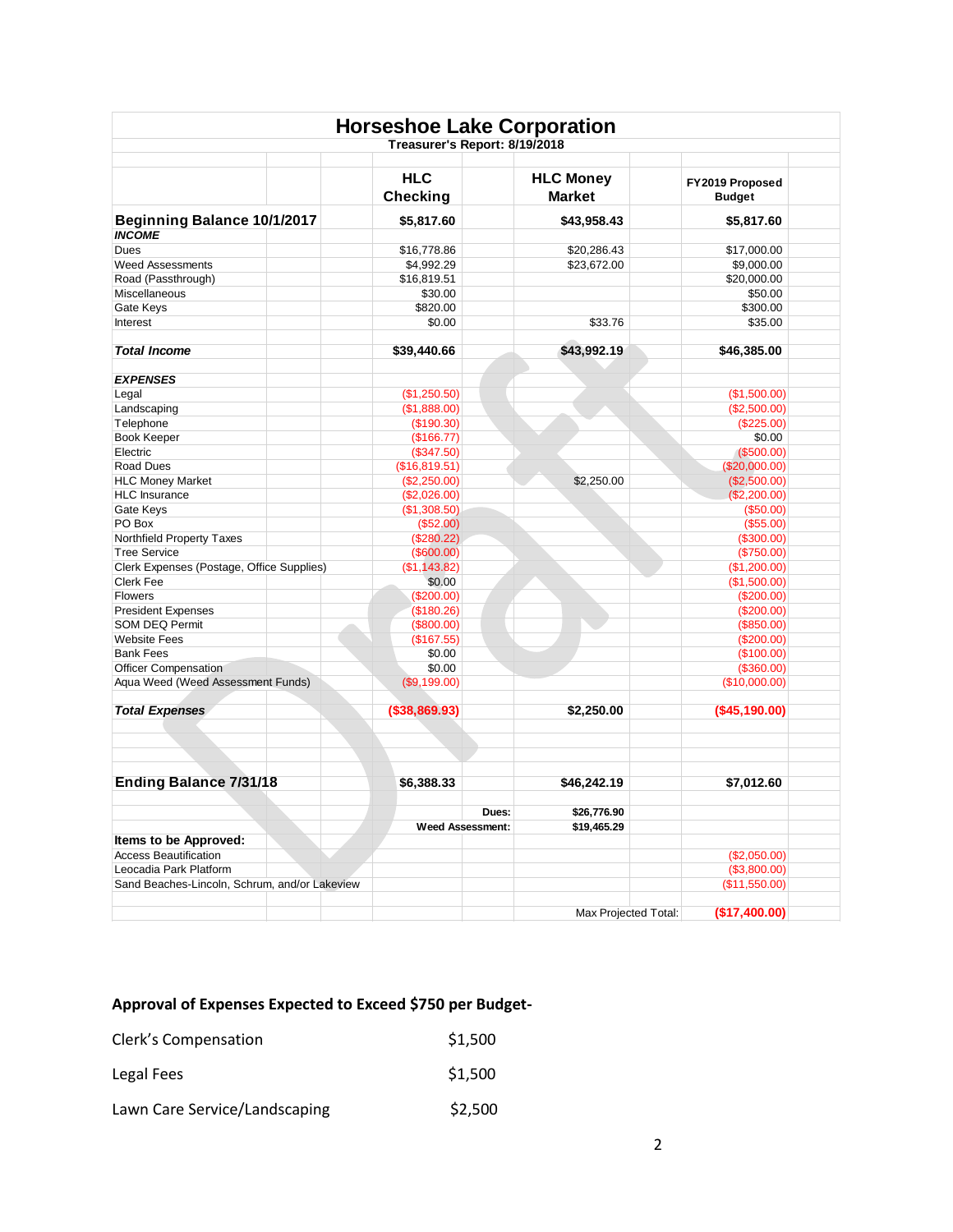| Insurance           | \$2,200 |  |
|---------------------|---------|--|
| <b>Tree Cutting</b> | \$750   |  |

Dave Patterson motioned to accept the expenses as presented, seconded Sandi Bodi. Discussion - Coyote Windsong asked what is included in lawn care. Lawn care is the mowing of each of the parks/access area. She requested a map of the lake and the accesses. Access points are designated by subdivision, platted to each home owner in the subdivision. Request that map gets put on the website.

Discussion of monies distribution between subdivision. The simple solution is to have permission from a subdivision resident. Motion carried

### **Approval of Capital Expenditures Expected to Exceed \$750**

Joe Bennett motioned to move the Boat Launch Survey item before the expenditure items, seconded by Mark Caples. Motion carried.

Joe Bennett motioned not spend on proposed capital expenditure until boat launch issue is resolved and set aside monies in 9a \$1700. Kathy Bartos seconded. Discussion we can do both. Motion withdrawn by Joe Bennett.

Joe Bennett motioned not spend on proposed capital expenditure until boat launch issue resolve. Seconded Kathy Bartos. 4 abstain, Motion carried.

Anyone interested in boat ramp committee contact Mark Caples.

Susan Bolla motioned to carryover \$1500 from this year to next year to complete the beautification of the boat ramp. Sandi Bodi seconded. 15 ayes, 17 nays, 1 abstain, motioned failed.

Brian Trim motioned to accept all three beaches, in all 3 subdivisions, Schrum, Lincoln, Leocadia for \$1500 per location contingent upon survey of each subdivision's members, seconded Coytote Windsong. 18 ayes, 13 nays, 2 abstain, motion carried.

Susan Bolla motioned to accept the capital expenditure movable / adjustable footpath platform over Horseshoe Lake inlet. Seconded by Mark Caples. 20 ayes, 11 nays, 2 abstained motion carried.

Tom Merrill motioned to accept line item d under 9 (Split rail fence sections (or similar marker) along the edge of the Lakeshore Rd plat, behind Leocadia Park, from Boat Launch to Edmund St to mark the Public Space) not to exceed \$1,000 contingent on boat ramp, Brian Trim seconded. Discussion – Tom Merrill believes signage is enough. 14 ayes, 12 nays, 5 abstain, motion carried.

# **Committee Reports**

**Lake Committee**- Lake was tested this spring and is very healthy. Lake depth was mapped this spring too, shows a little loss of depth. This coming year, Aqua weed is developing software to measure muck and we would like to measure the muck. Aerating will not alleviate the need for weed treatment. It would minimize muck accumulation. Condition of fishing on the lake – through survey. There may be other resources. Contact Scott Chisholm if you have input. Weed quality is in question by member, opinion is it is worse. Requests that a representative from weed committee or Aqua weed attend next year's meeting. Others feel that it is better.